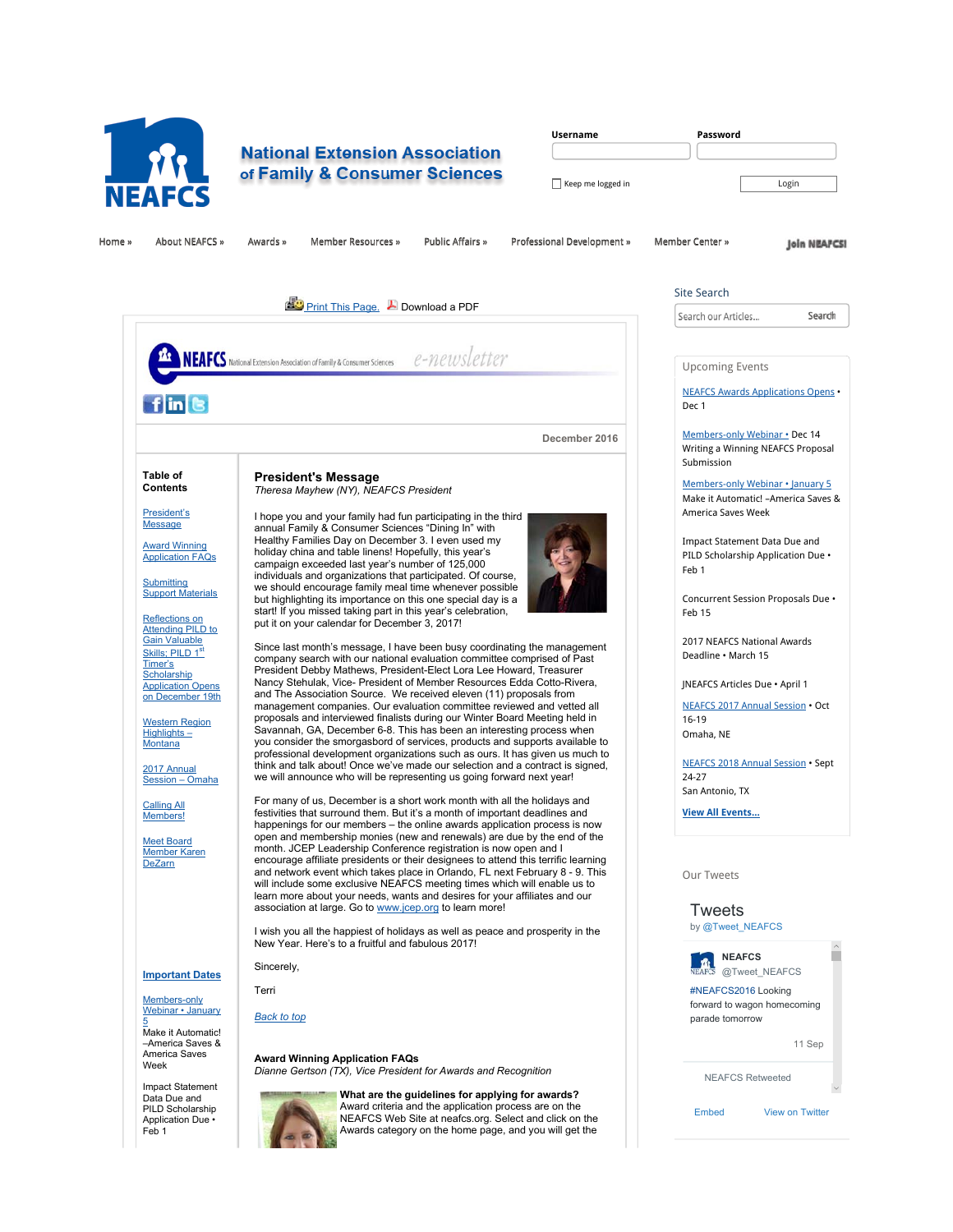**Concurrent** Session Proposals Due • Feb 15

2017 NEAFCS National Awards Deadline • March 15

JNEAFCS Articles Due • March 1

NEAFCS 2017 Annual Session

Oct 15-19 Omaha, NE

NEAFCS 2018 Annual Session Sept 24-27 San Antonio, TX

View All Events...

**National Extension Association of Family & Consumer Science** 140 Island Way, Ste 316 **Clearwater** Beach, FL 33767 (561) 477-8100 jody@neafcs.org

main page for Awards and Recognition. Go to the Awards Manual. First review the General Eligibility Requirements of the Awards Manual. These requirements apply to all awards categories. Next, select the award you are interested in applying for to obtain more information about

what is needed to successfully submit your application. Make sure you carefully follow the specific guidelines and criteria, i.e., years of service, etc. These are different for each award and individuals who do not follow the guidelines will be disqualified.

### **What is important to emphasize in my award application?**

**Impact!** This is much more important than the number of participants that were involved. How did this program make a difference? Is the information current? Highlight impact accomplishments first. What are the educational aspects of the program? Why is your program important? What did the participants learn? Did they gain new skills? Were there behavior changes? Make sure your award application shows that your program made a difference to the people it reached!

**Evaluation!** Make sure you know how to interpret the evaluations. In the past, judges have noted a lack of interpretation of the evaluation or understanding of the impact on the audience. How did the research impact an Extension program? Did you base your project on existing research? Make sure you can detail how your program applied the related research. Are the results valid? What was the sample population? What are the demographics of the community? Is it rural or urban? Fifty participants in an urban area might not sound impressive, but 50 participants in a rural location might be half of the clientele! Use actual percentages, not statements such as "a few" or "most". List results in frequency value of percentages. Make sure your evaluation and/or impact data are understandable.

## **What else can I do to send in a winning application?**

**Be creative!** Make your application worth reading. Plan ahead to give yourself enough time to revise and rewrite. Proofread your application! Many times, the judges have a difficult time deciding how to rank the entries. Spelling errors, sloppy applications, or grammatical errors sometimes are the deciding factor for points awarded. Have someone proof your application. Before you send, double-check your grammar, style, and the ease of understanding the points you are trying to make. Be neat. Send it in on time!

Back to top

#### **Submitting Support Materials** *Barb Hennard (OH), Awards and Recognition Training Subcommittee*

Before you are ready to submit your award application, have all support materials gathered. Read the awards manual for instructions on each award to determine what type of support material is needed. It may include an outline, program documents, newsletters, an audio clip, or a curriculum. Documents may be scanned together or documents combined into one file. A *folder* may contain multiple documents. Supplementary materials are considered as 5 pieces, not 5 pages! Three files of 25 MB each can be uploaded. Follow the online information on uploading folders. There are three spaces. If you try to upload more, the previous folder in that space will be deleted. Documents can be combined using Adobe Merge. A fourth upload space has been added for the required photo to be uploaded as a.jpg. Links to newsletters, blogs, and curriculum can be used. Be sure to label each support piece and application with your name and state. Hard copies of applications and support materials will not be sent to NEAFCS but check with your state affiliate to see if they require hard copies.

#### *Back to top*

**Reflections on Attending PILD to Gain Valuable Skills; PILD 1st Timer's Scholarship Application Opens on December 19th** *Glenda Hyde (OR), Vice President for Public Affairs*



I learned how to speak with legislators… and more importantly, how to be heard. Extension leaders brought to light the impact of Extension and how innovation greatly impacts diverse populations. Dr. Frances Lee's presentation helped me understand the perspective of the legislators and politics, how they function and how to effectively communicate with them. Most importantly, was the opportunity to practice these skills while visiting with my legislators/staff. *Shannon Carter (OH)*

I listened hard to make sense of a speaker's Southern drawl that I thought was "sitter-spell," and wondered "What kind of magic are they doing in Texas?" After a while I heard "sitting a spell" and laughed at myself. I sat a spell, and tried to absorb what presenters and others to had to say. I learned more about my coworkers somewhat isolated by geography and discipline; about party trends since the Civil War; that people still don't understand us millennials; that Lee from Montana makes pretty amazing arrowheads; and that the conversations you have sitting a spell with others can have great importance decades down the line. *Shauna Henley (MD)*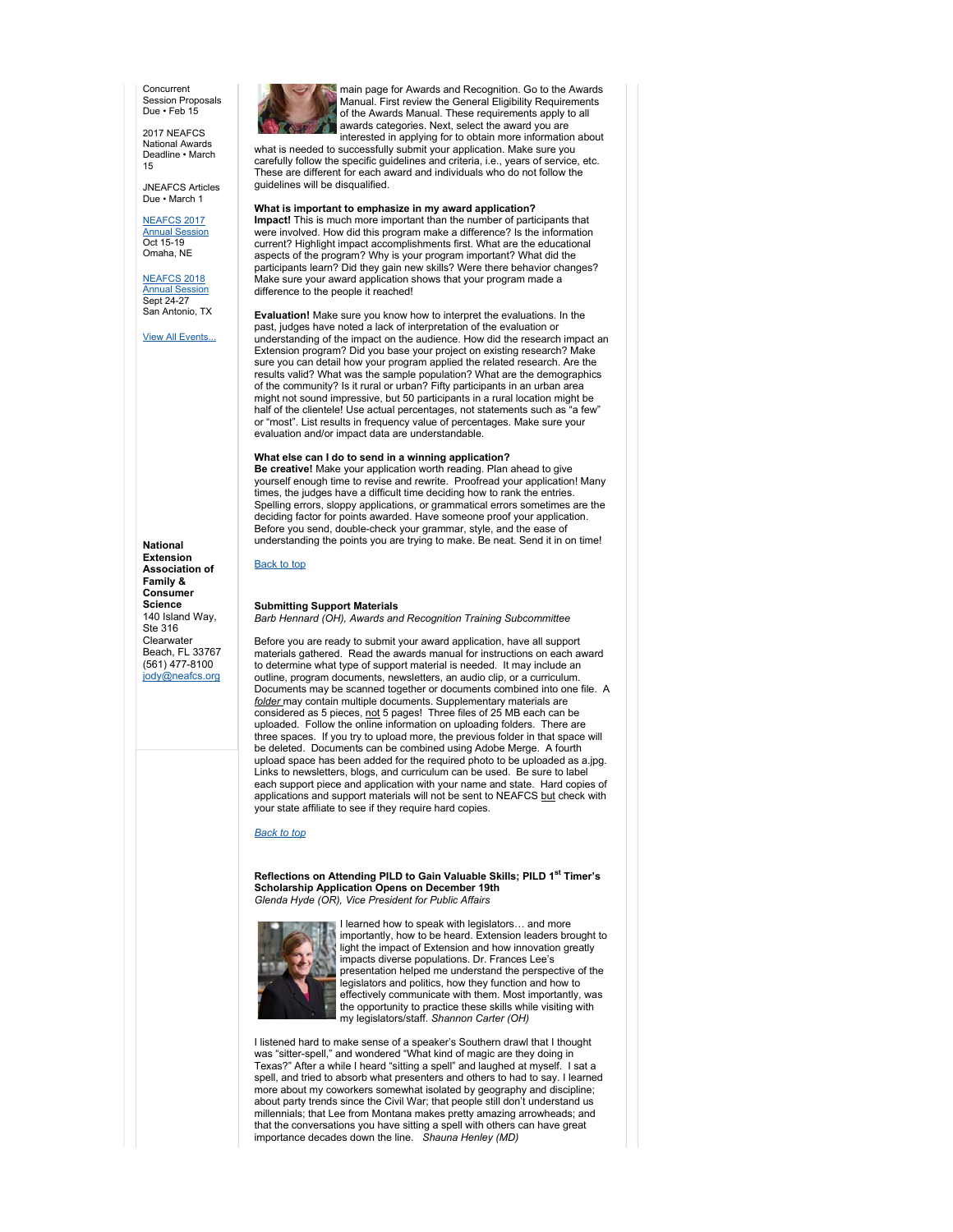The session, *What I Learned: My Experiences "Advocating" for Extension,* helped me understand the limits of advocating for Extension. Meeting Louisiana's 5<sup>th</sup> District Congressman, I used my "advocating" skills for Extension. It made my day! He took time to listen, affirming our connection on much of what I had to say. *Carolyn E. Robinson (LA)*

Twenty 1<sup>st</sup> Timer's Scholarships available December 19<sup>th</sup>: PILD information/application at Public Affairs tab.

*Back to top*

#### **Western Region Highlights – Montana** *Julie Cascio (AK), Western Region Director*



This month, Lisa Terry shared two significant programs being offered in Montana, DEEP and SHHC.

Diabetes Empowerment Education Program (DEEP) was trained by an Extension agent to Extension educators and health care professionals to implement in Montana. Results from the program so far are positive. People's A1C

level, which is their blood sugar level over a period of three months, have dropped from 8.2% to 7.1% which is great for people with diabetes. Systolic blood pressure has also dropped by 10 points.



Strong Hearts, Healthy Communities (SHHC) meets two times each week for six months in Montana. Behavior encouraged during the program is to increase eating fruits, vegetables and whole grains, aerobic exercise and progressive strength training. At the same time, decreasing calories, dessert, processed foods, saturated and trans fat, sodium, sugar sweetened beverage consumption and stress is encouraged. Preliminary evidence suggests SHHC is promising for reducing cardiovascular risk by reducing weight and caloric intake as well as increasing physical acidity and functional fitness in midlife and older overweight/obese women.

## *Back to top*

#### **2017 Annual Session – Omaha**

*Jeanette Friesen (NE), Tri-Liaison and Nebraska Extension Educator Emeritus*



Omaha 2017: a great place to "harvest opportunities". Join us October 16- 19, 2017, where you will meet with other NEAFCS professionals to learn about innovative programming and engaging learners in historic Omaha, NE. You will have a chance to immerse yourself in Midwest culture with a wealth of activities designed to stimulate both curiosity and teaching capacity.

In the coming months, we will provide you with all the information needed to "harvest opportunities" for fabulous dining, lodging, tours and activities. You will glean valuable information from our amazing speakers. See you in Omaha!

#### *Back to top*

**Calling All Members!**

*Edda Z. Cotto-Rivera (GA), Vice-President for Member Resources*



By the time you read this article, your 2017 NEAFCS dues are probably and hopefully paid! If you have been a member of our organization, there are many reasons why you decided to renew your membership. You agree with our mission, and believe that you will have personal and